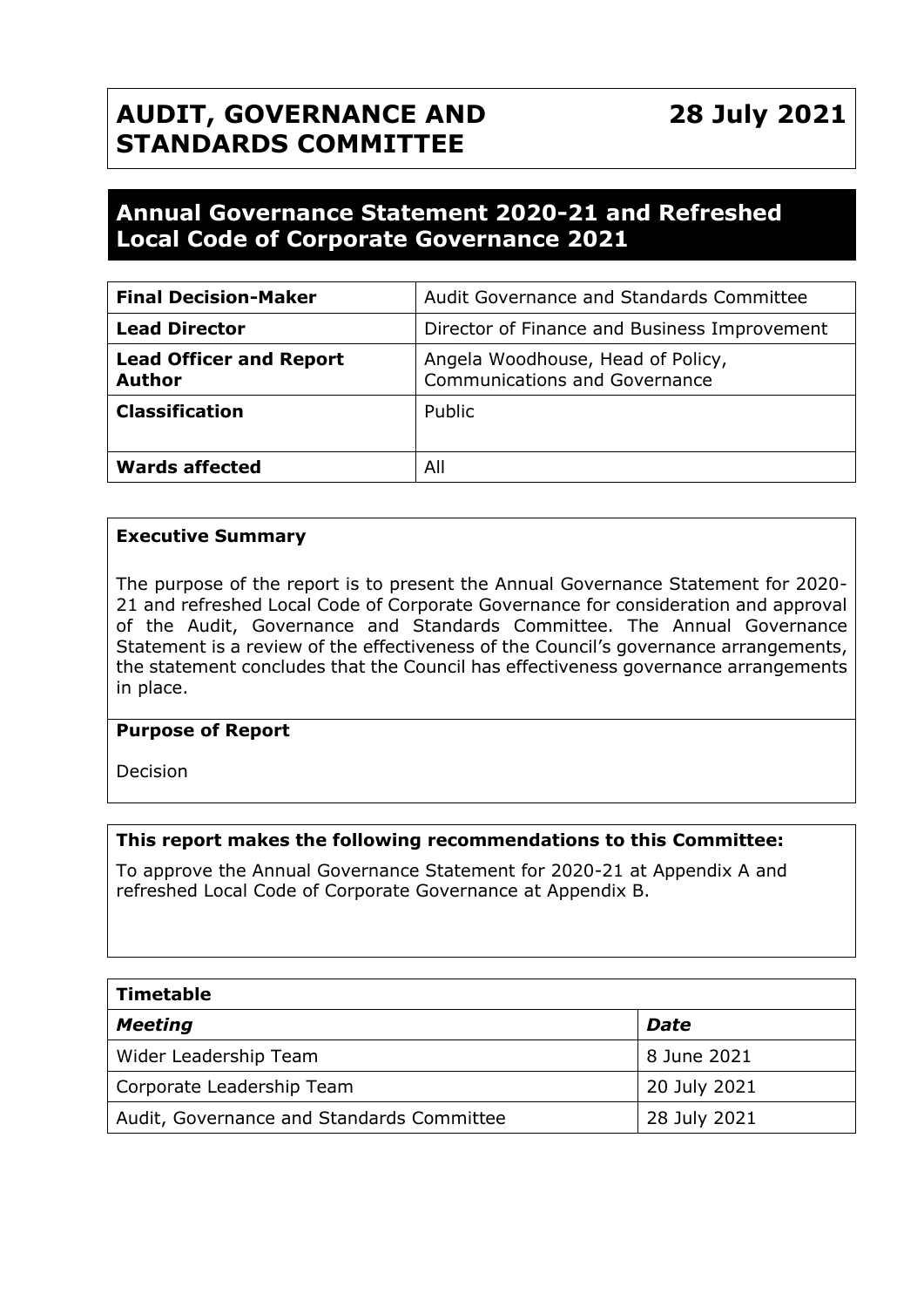# **Annual Governance Statement 2020-21 and Refreshed Local Code of Corporate Governance 2021**

## **1. CROSS-CUTTING ISSUES AND IMPLICATIONS**

| <b>Issue</b>                                              | <b>Implications</b>                                                                                                                                                                                                                                                                                                                                                               | Sign-off                                            |
|-----------------------------------------------------------|-----------------------------------------------------------------------------------------------------------------------------------------------------------------------------------------------------------------------------------------------------------------------------------------------------------------------------------------------------------------------------------|-----------------------------------------------------|
| <b>Impact on</b><br><b>Corporate</b><br><b>Priorities</b> | The four Strategic Plan objectives are:<br><b>Embracing Growth and Enabling</b><br>$\bullet$<br>Infrastructure<br>Safe, Clean and Green<br>$\bullet$<br><b>Homes and Communities</b><br>A Thriving Place<br>Effective corporate governance<br>arrangements ensure the Council's<br>priorities are understood and delivered                                                        | Head of Policy,<br>Communications<br>and Governance |
| <b>Cross</b><br><b>Cutting</b><br><b>Objectives</b>       | The four cross-cutting objectives are:<br>Heritage is Respected<br>٠<br>Health Inequalities are Addressed<br>$\bullet$<br>and Reduced<br>Deprivation and Social Mobility is<br>Improved<br><b>Biodiversity and Environmental</b><br>Sustainability is respected<br>Effective corporate governance<br>arrangements ensure the Council's<br>priorities are understood and delivered | Head of Policy,<br>Communications<br>and Governance |
| <b>Risk</b><br><b>Management</b>                          | The most significant risks from the<br>Corporate Risk Register are included within<br>the action plan in the Annual Governance<br>Statement.                                                                                                                                                                                                                                      | Head of Policy,<br>Communications<br>and Governance |
| <b>Financial</b>                                          | The proposals set out in the<br>recommendation are all within already<br>approved budgetary headings and so need<br>no new funding for implementation.                                                                                                                                                                                                                            | [Section 151<br>Officer &<br>Finance Team]          |
| <b>Staffing</b>                                           | We will deliver the recommendations with<br>our current staffing.                                                                                                                                                                                                                                                                                                                 | Head of Policy,<br>Communications<br>and Governance |
| Legal                                                     | Section 6(1) of the Accounts and Audit<br>Regulations 2015 requires all local<br>authorities to:<br>a) conduct a review of the effectiveness of                                                                                                                                                                                                                                   | Head of Mid<br>Kent Legal<br>Partnership            |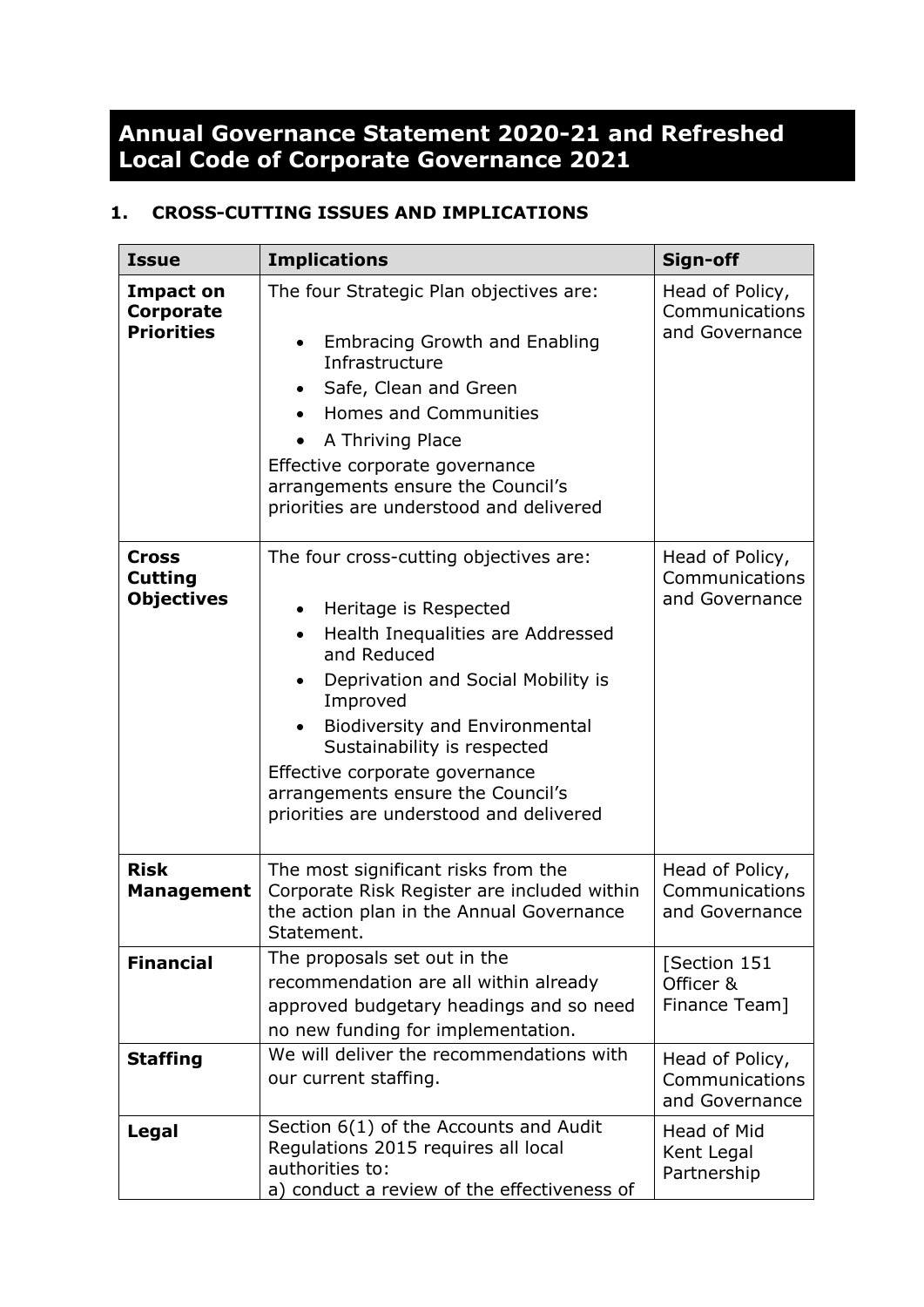|                                                        | the system of internal control required by<br>regulation 3; and<br>(b) prepare an annual governance<br>statement; Under the Council's Constitution<br>one of the functions of the Committee is to<br>oversee the production of the Council's<br>Annual Governance Statement. The Annual<br>Statement demonstrates measures are in<br>place to ensure good governance<br>arrangements which enable the Council to<br>meet its statutory requirements. |                                                     |
|--------------------------------------------------------|------------------------------------------------------------------------------------------------------------------------------------------------------------------------------------------------------------------------------------------------------------------------------------------------------------------------------------------------------------------------------------------------------------------------------------------------------|-----------------------------------------------------|
| <b>Privacy and</b><br><b>Data</b><br><b>Protection</b> | Data protection is covered in the statement<br>and action will continue into 2021-22.                                                                                                                                                                                                                                                                                                                                                                | Policy and<br>Information<br>Team                   |
| <b>Equalities</b>                                      | Effective corporate governance<br>arrangements include behaving with<br>integrity, demonstrating strong<br>commitment to ethical values, and<br>respecting rule of law as set out<br>in the code of corporate governance.                                                                                                                                                                                                                            | Policy &<br>Information<br>Manager                  |
| <b>Public</b><br><b>Health</b>                         | We recognise that the recommendations<br>will not negatively impact on population<br>health or that of individuals.                                                                                                                                                                                                                                                                                                                                  | Head of Policy,<br>Communications<br>and Governance |
| <b>Crime and</b><br><b>Disorder</b>                    | No implications.                                                                                                                                                                                                                                                                                                                                                                                                                                     | Head of Policy,<br>Communications<br>and Governance |
| <b>Procurement</b>                                     | Procurement processes and procedures are<br>part of effective governance arrangements.                                                                                                                                                                                                                                                                                                                                                               | Head of Policy,<br>Communications<br>and Governance |
| <b>Biodiversity</b><br>and Climate<br><b>Change</b>    | The review of the governance framework<br>includes environmental impact.                                                                                                                                                                                                                                                                                                                                                                             | Head of Policy,<br>Communications<br>and Governance |

## **2. INTRODUCTION AND BACKGROUND**

- 2.1 Each year the Council reviews its governance arrangements to ensure compliance with the Local Code of Corporate Governance. The purpose of the review is to provide assurance that governance arrangements are adequate, operating effectively and to identify action which is planned to ensure effective governance in the future. The outcome of the review takes the form of an Annual Governance Statement (AGS) at **Appendix A** prepared on behalf of the Leader of the Council and Chief Executive.
- 2.2 Overall, we can confirm that the Council has the appropriate governance systems and processes in place. Whilst we are satisfied the governance arrangements in general work well, our review has identified additional actions to ensure good standards of governance are maintained.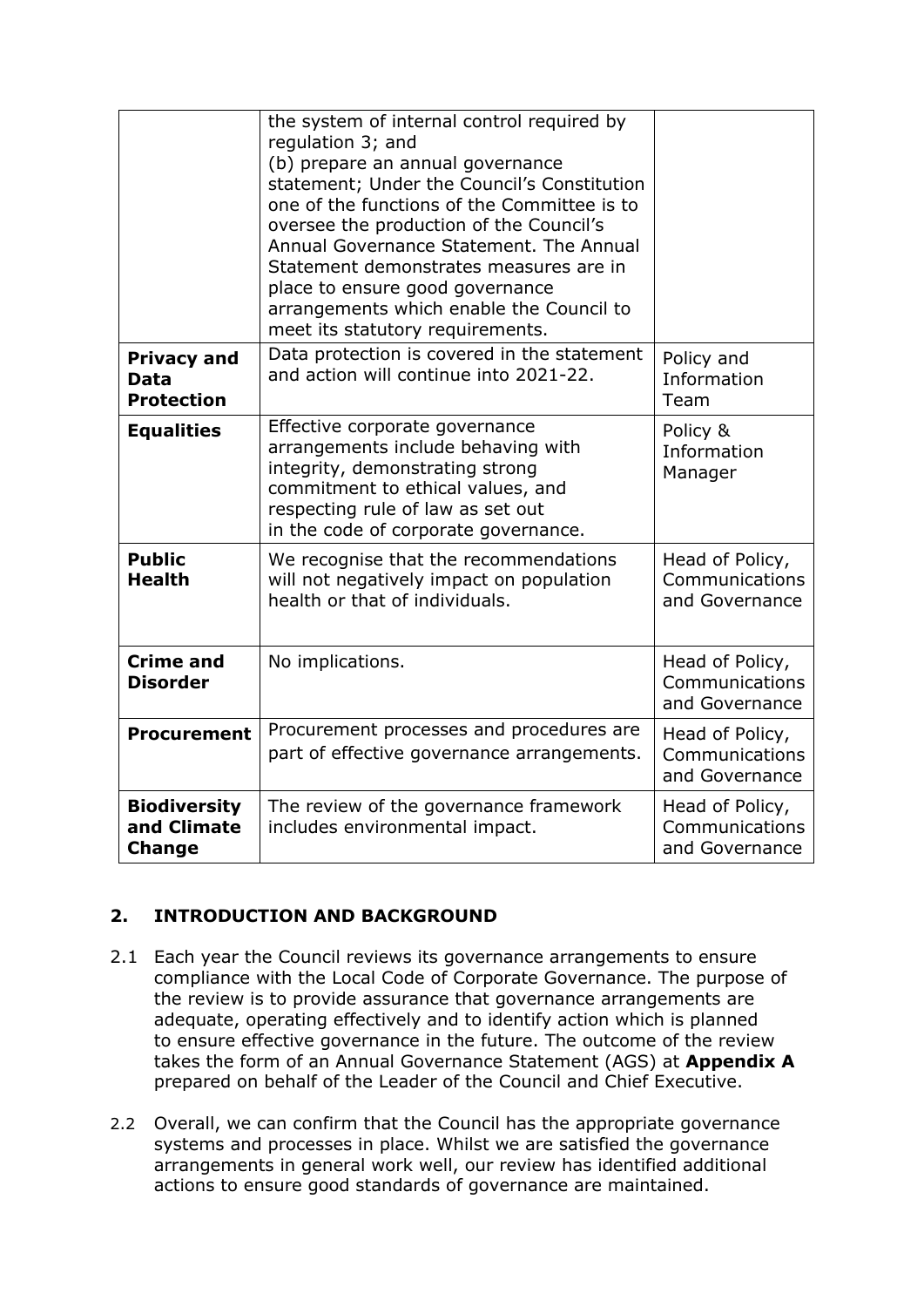- 2.3 The most significant governance issues still relate to COVID-19 as they did when we carried out our review last year. The review of the Council's governance arrangements also considers the requirements of the new financial management code and these have also been included in the action plan for 2021-22.
- 2.4 Updates on the actions will be provided to the Audit Governance and Standards Committee on a six-monthly basis and kept under review by the internal Corporate Governance Group.
- 2.5 The following areas have been identified for improvement for 2020-21:

| <b>Corporate Governance Area</b>                                                                                                                                                                                                                                                                                                                                                                                                                             | <b>Lead Officer</b>                                          | <b>By When</b>                                                                       |
|--------------------------------------------------------------------------------------------------------------------------------------------------------------------------------------------------------------------------------------------------------------------------------------------------------------------------------------------------------------------------------------------------------------------------------------------------------------|--------------------------------------------------------------|--------------------------------------------------------------------------------------|
| Make data and information more<br>freely accessible on the website and<br>on request                                                                                                                                                                                                                                                                                                                                                                         | Data Protection<br>Officer                                   | Project to be<br>completed by<br><b>March 2022</b>                                   |
| Data Protection Action Plan<br>(previously reported to Audit<br>Governance and Standards<br>Committee)                                                                                                                                                                                                                                                                                                                                                       | Data Protection<br>Officer                                   | Action plan<br>progress will be<br>reported to this<br>committee in<br>November 2021 |
| Raising awareness of the code of<br>local governance and the Nolan<br>Principles                                                                                                                                                                                                                                                                                                                                                                             | Head of Policy,<br>Communications<br>and Governance          | Updates in<br>November 2021<br>and March 2022                                        |
| Actions to ensure compliance with<br>the Financial Management Code:                                                                                                                                                                                                                                                                                                                                                                                          | Director of<br>Finance and<br><b>Business</b><br>Improvement | Updates in<br>November 2021<br>and March 2022                                        |
| • Develop and embed a policy on<br>Social Value<br>• Review and update the<br><b>Commissioning Strategy</b><br>· Hold Member workshops to<br>inform the development of the<br>2022/23 budget<br>• Review approach to investment<br>appraisal for conformance with<br>'Principles in Project and<br>Investment Appraisal'<br>• Assess the usefulness of budget<br>monitoring reports to the<br>leadership team in supporting<br>strategic decision making and |                                                              |                                                                                      |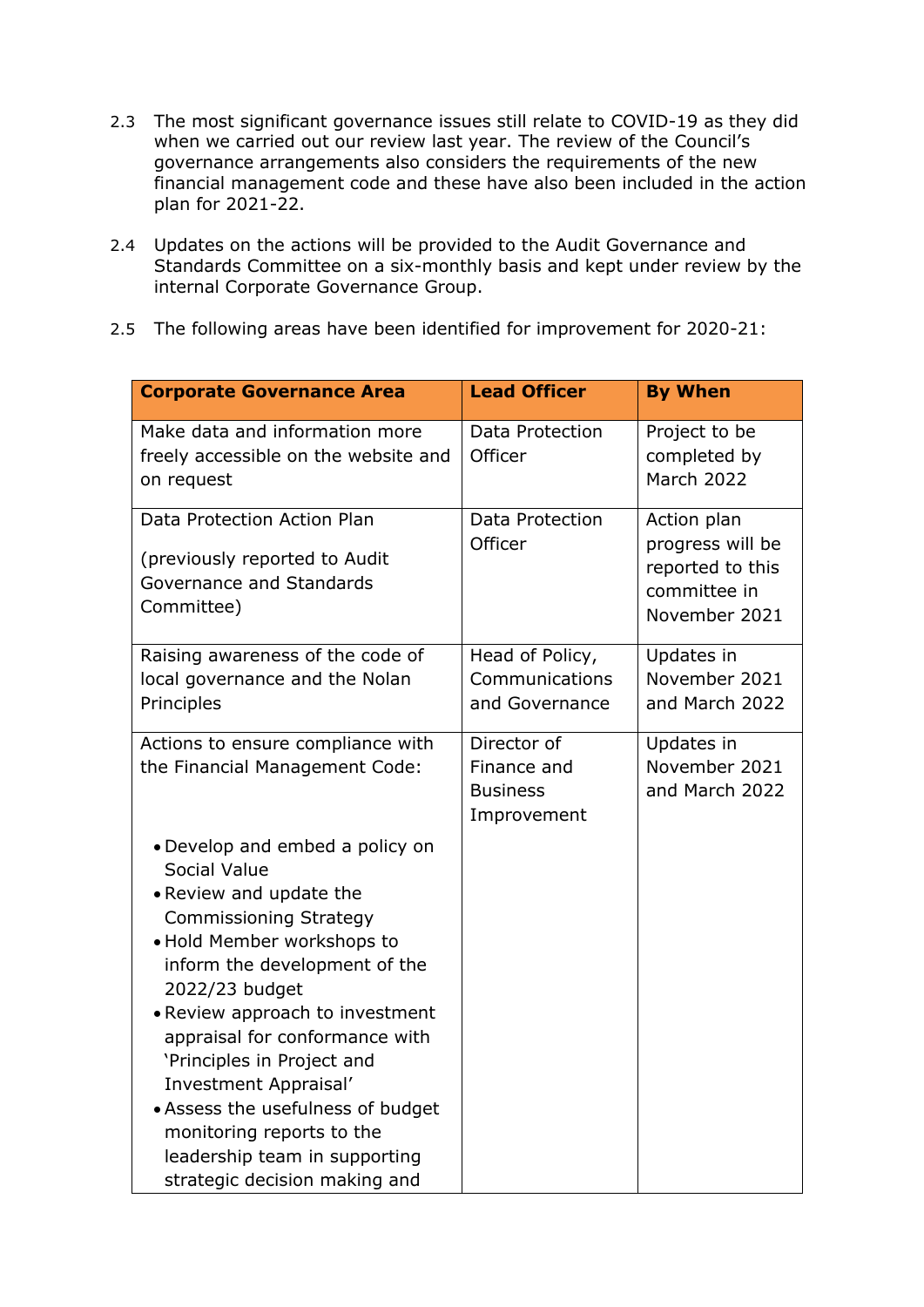| <b>Corporate Governance Area</b>                                                                                                                                                                                      | <b>Lead Officer</b>                                          | <b>By When</b>                                |
|-----------------------------------------------------------------------------------------------------------------------------------------------------------------------------------------------------------------------|--------------------------------------------------------------|-----------------------------------------------|
| identify scope for improving<br>these as appropriate.<br>• Refresh the 2021/22 Capital<br>Strategy                                                                                                                    |                                                              |                                               |
| Learning from governance failings<br>at other Local Authorities                                                                                                                                                       | <b>Chief Executive</b>                                       | Updates in<br>November 2021<br>and March 2022 |
| Review of Church Road, Otham                                                                                                                                                                                          | Head of Policy,<br>Communications<br>and Governance          | Report in<br>November 2021                    |
| Change to Executive Model of<br>Governance                                                                                                                                                                            | Head of Policy,<br>Communications<br>and Governance          | Updates in<br>November 2021<br>and March 2022 |
| Promoting decision making on<br>Garden Communities ensuring<br>information is publicly available and<br>accessible and the role of the<br>council as developer versus the role<br>as the planning authority is clear. | Director of<br>Regeneration and<br>Place                     | Updates in<br>November 2021<br>and March 2022 |
| Corporate Risk: Contraction in retail<br>and leisure sectors, the Council will<br>be developing a Town Centre<br>Management Strategy                                                                                  | Director of<br>Regeneration and<br>Place                     | Updates in<br>November 2021<br>and March 2022 |
| Corporate Risk: Financial<br>Restrictions                                                                                                                                                                             | Director of<br>Finance and<br><b>Business</b><br>Improvement | Updates in<br>November 2021<br>and March 2022 |
| Corporate Risk: Environmental<br>Damage                                                                                                                                                                               | Head of<br>Transformation<br>and Property                    | Updates in<br>November 2021<br>and March 2022 |
| Corporate Risk: Brexit/EU transition                                                                                                                                                                                  | Director of<br>Finance and<br><b>Business</b><br>Improvement | Updates in<br>November 2021<br>and March 2022 |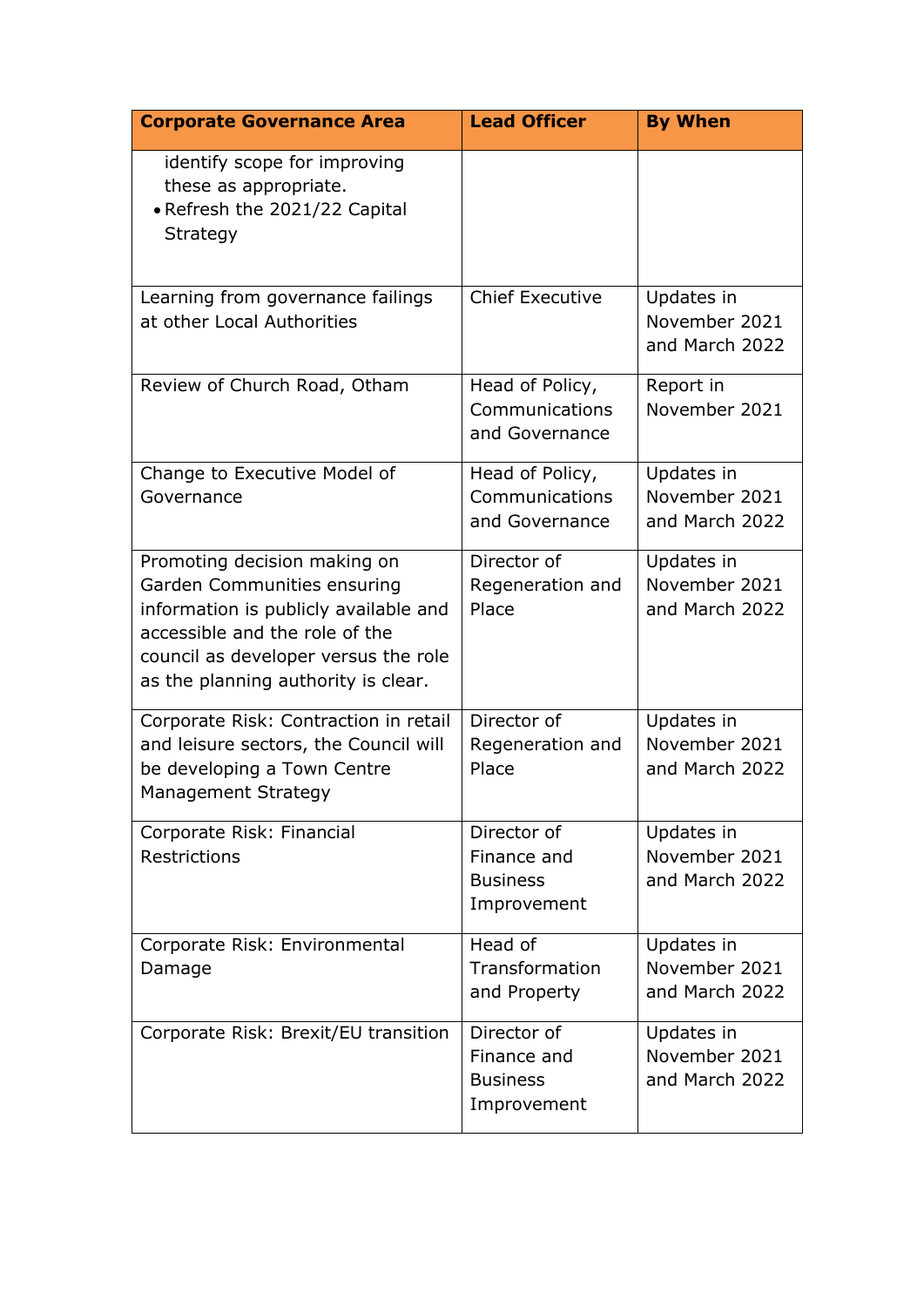#### Local Code of Corporate Governance

2.6 The Local Code of Corporate Governance was previously updated in 2020 has been refreshed this year to reflect changes regarding evidence and some other minor updates these are included as tracked changes in Appendix B.

### **3. AVAILABLE OPTIONS**

- 3.1 The Annual Governance Statement is a requirement of statutory regulations and provides assurance about the Council's governance arrangements.
- 3.2 The Committee can approve the Annual Governance Statement as it has been presented or request amendments as it deems appropriate.
- 3.3 The Local Code of Corporate Governance was rewritten in 2017 and updated in 2020 the refreshed version attached at Appendix B has minor amendments for approval by the Committee, the Committee could request additional amendments or no amendment to the present code.

#### **4. PREFERRED OPTION AND REASONS FOR RECOMMENDATIONS**

4.1 The Committee is recommended to review the Annual Governance Statement and action plan at **Appendix A** and approve the areas suggested for improvement for 2020-21. They are also asked to approve the refreshed Local Code of Corporate Governance as amended at **Appendix B**.

#### **5. RISK**

5.1 The Annual Governance Statement considers and gives assurance to the Council's approach to risk management.

#### **6. CONSULTATION RESULTS AND PREVIOUS COMMITTEE FEEDBACK**

6.1 Heads of Service and the Corporate Leadership team and the Corporate Governance working Group have all been consulted on the council's governance arrangements for 2020-21, the views gathered have been included in the statement.

#### **7. NEXT STEPS: COMMUNICATION AND IMPLEMENTATION OF THE DECISION**

7.1 Following the Audit, Governance and Standards Committee's approval the statement will be included in the final statement of accounts and published